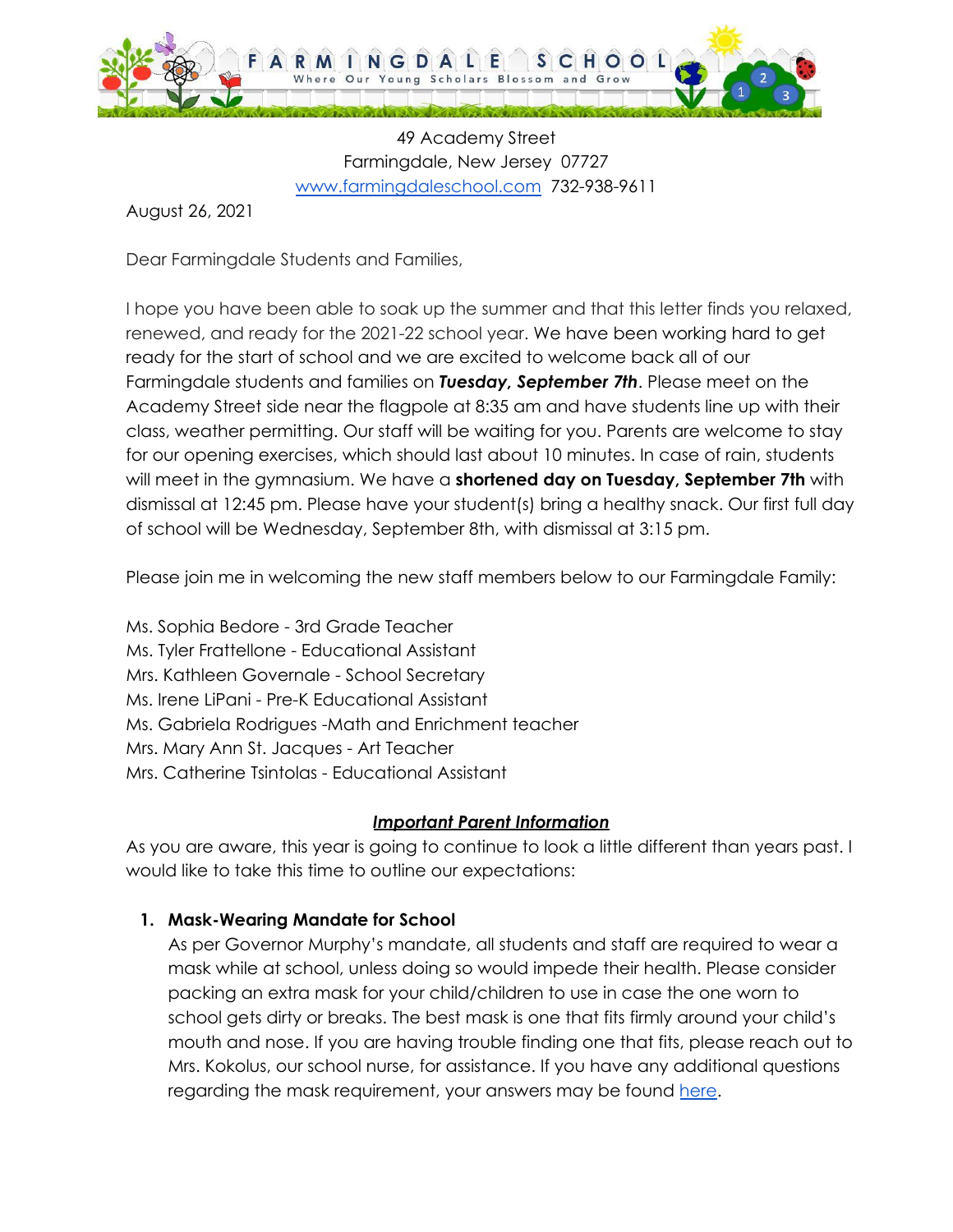### **2. Health Screening Agreement/Temperature Taking**

All parents will be asked to self-screen their child/children for signs of COVID-19 before entering the building. Please review the attached form and adhere to the Parent [Symptom-Free](http://www.farmingdaleschool.com/Portals/0/20-21%20Farmingdale%20Health%20Parent%20Expectations%20-%20Symptom%20Check.pdf) COVID-19 Agreement. Our staff will continue to monitor all students throughout the school day and look for signs and/or symptoms of illness, however we will not be taking student temperatures upon arrival. Any student exhibiting signs and symptoms of COVID-19 will be isolated and evaluated by the school nurse and she will be in contact with families if the student needs to be picked up. It is expected that the student will be picked up within 30 minutes of notification. It is important that your emergency contact information is current in the event you cannot be reached.

# **3. Contact Tracing**

The New Jersey Department of Health recently revised its guidance regarding contact tracing as it pertains to schools. As you may recall, a close contact is defined as an individual who is within six feet of another individual who tested positive for COVID-19 for a cumulative fifteen minutes over a 24 hour period. The new exception for the school setting is as follows (8/2021):

**"In the K–12 indoor classroom setting, the close contact definition excludes students who were within 3 to 6 feet of an infected student (laboratory-confirmed or a clinically compatible illness) where both the infected student and the exposed student(s) correctly and consistently wore well-fitting masks the entire time**". Three-foot social distancing will help significantly reduce the number of potentially quarantined students within the classroom setting. Students will be returning to the cafeteria to eat lunch this year. Though they will be three feet apart, they will be removing their masks to eat. We will be cohorting students by assigning seats and keeping seating charts to reduce the amount of students who may need to quarantine due to the fact that students will not be masked during lunch.

- If a student is required to quarantine for a possible exposure, we will do our best to accommodate him/her remotely as quickly as possible. Mrs. Kokolus will be directing the quarantine/remote timeframe under the CDC guidance provided to districts. Preschool to 4th grade teachers will be provided 24 hours to get remote materials to the parent upon notification of the need to quarantine. Grades 5-8 students will be able to login remotely the next available school day. *The remote option for students is only able to be provided in the case of an exposure quarantine or isolation related to COVID-19.* All other illnesses or vacations will be considered absences and work will be expected to be made up upon returning to school.
- No change to the guidance regarding resuming field trips has been shared, therefore, all field trips remain on hold. We will continue to monitor and let you know as soon as any is provided to us.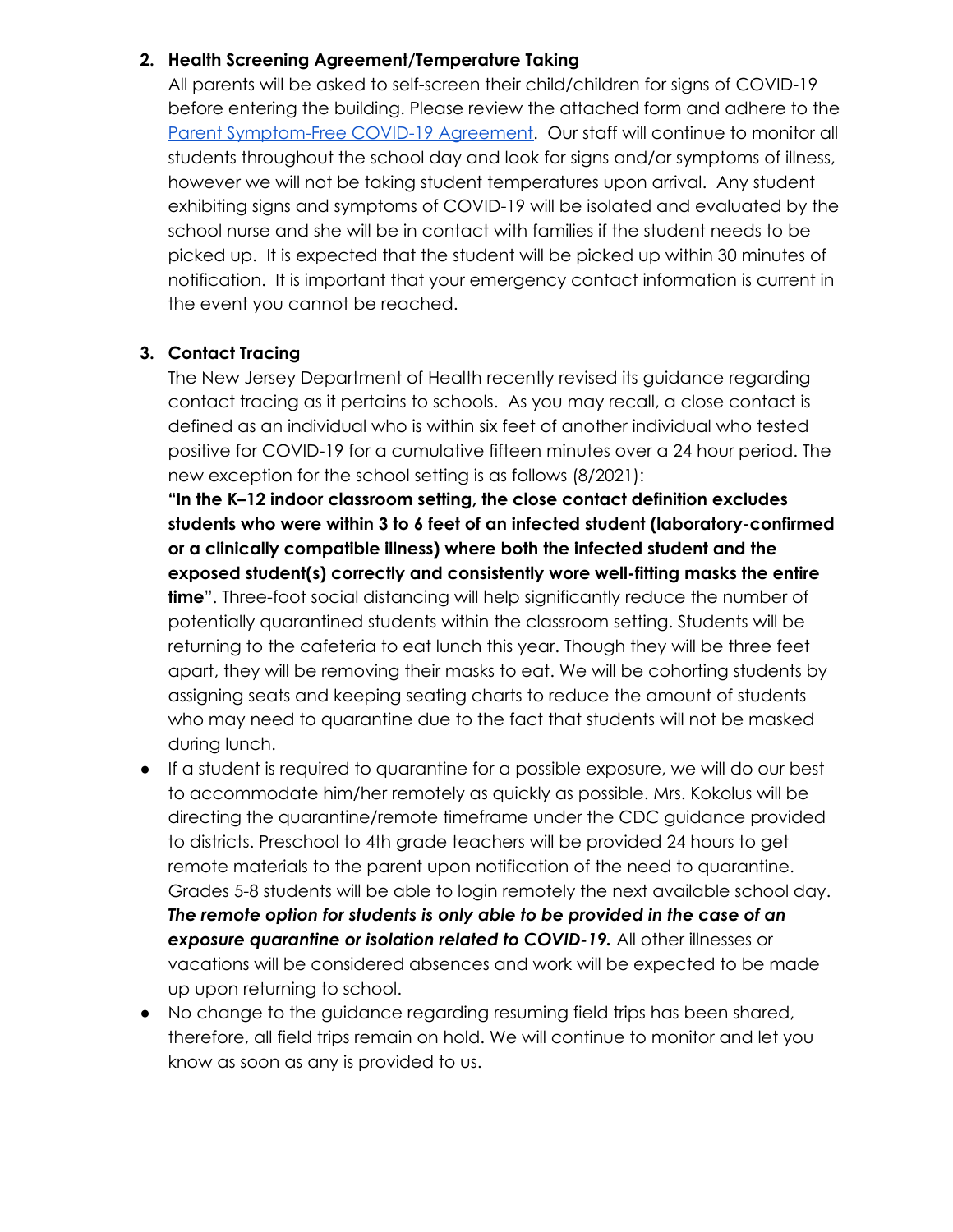## **4. Emergency Contact Updates**

Our One Call Now notification system enables us to provide you with school information using email, text message, or telephone instead of paper copies. The notification will include school closing and late start or early dismissal information during inclement weather. Please provide the district with the following: cell phone numbers, work numbers, email address, and other contact information so the system can keep you well-informed.

*In addition, please update emergency forms that you receive at the beginning of the year with the BEST numbers to reach you or an emergency contact of your choosing, in the event your child will need to be picked up from school. It is expected that a parent/guardian or emergency contact will pick up an ill student within 30 minutes of contact.*

## **5. Arrival/Dismissal Procedures**

Your child's safety is our number one priority. In order to ensure a safe and effective arrival and dismissal each day, please review the following procedures:

## *Driving, dropping off, and picking up students:*

- Drive cautiously and with patience.
- **All students are expected to exit the car only in the "Kiss and Ride" section in our back parking lot area ONLY.** Please be mindful of others behind and in front of you and quickly drop off your child. Have your child(ren) exit the car on the curb side only. If you wish to walk your children to the door each day, you are welcome to park in the parking lot assigned for visitors. **Please do NOT drop your students off in front of the school or in any other area.**
- In an effort to ensure the safety of both students and guardians, the State Police will be on hand to monitor area traffic in the Borough of Farmingdale as students arrive to and from school. Please be mindful of speed limits.
- When you pick up your K-5 grade student at the end of the day, you are required to park, get out of your car, and meet your student at the area designated by his/her teacher.
- **In addition, all K-5 parents will be required to complete a Farmingdale Dismissal Procedures Form indicating whether their child can walk home unescorted or will be picked up each day.** This form will be due back immediately. Please adhere to these rules as they ensure student safety in our parking lot at dismissal. If your child is expected to be picked up by a person not on your form on a given day, please call the main office as soon as possible to notify us and then email our school secretary, Mrs. Governale, at kathleen.governale@farmingdaleschool.com so the request is in writing.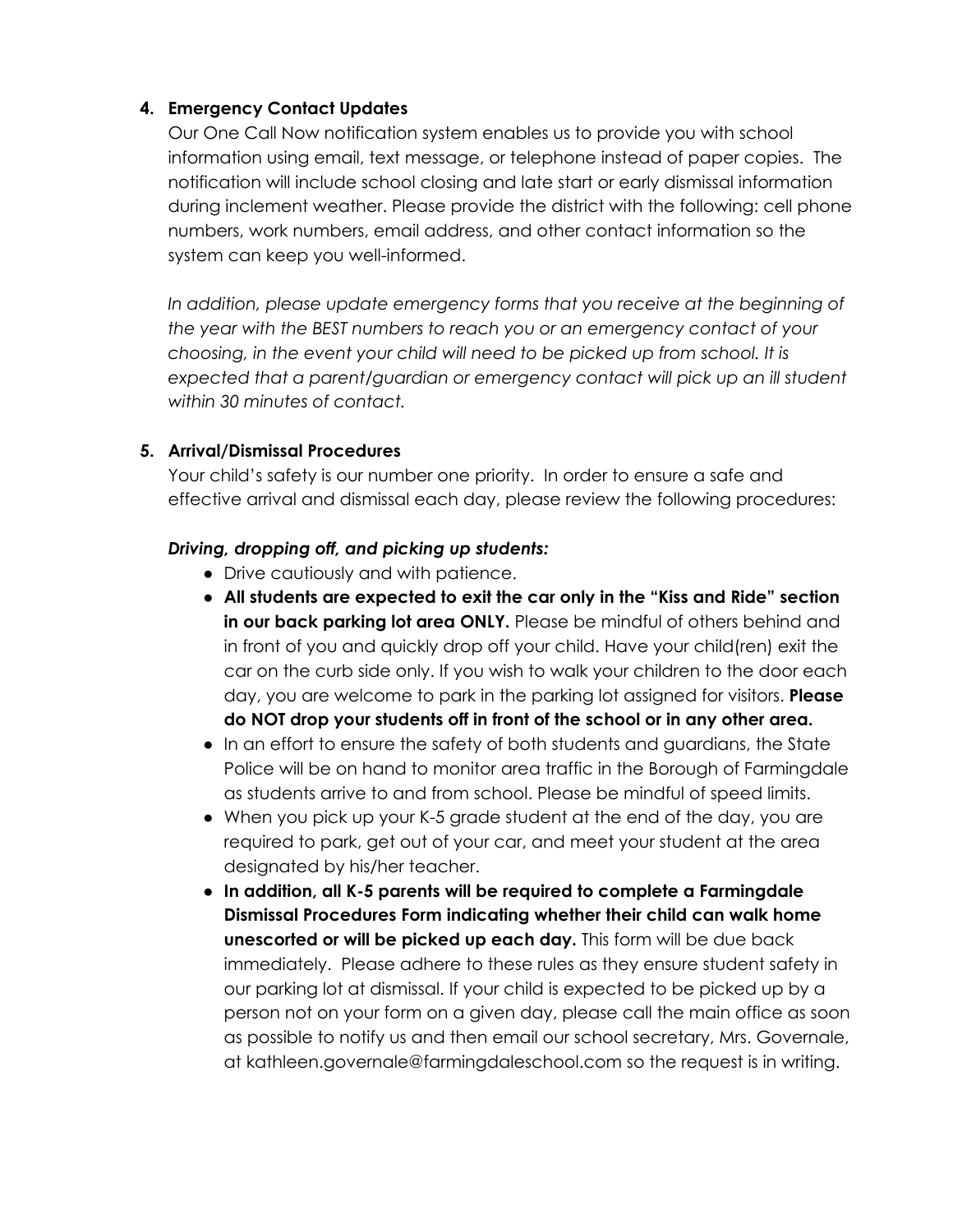- **Helmets:** All students in 3rd grade and up who choose to ride their bike, skateboard, or rollerblade to school must wear a helmet. Bikers must secure their bike with a lock. Bike racks are available. Also, a permission form must be filled out and returned to the main office.
- No changes have been made to the bell schedule for the 2021-22 school year. Students need to arrive prior to 8:35 or they will be considered late. Doors open for arrival at 8:25 am.

**In order to best socially distance all students, arrival and dismissal will occur at different entrances/exits throughout the building. Staff will be available to assist students and parents at all times. In addition, the playground will be closed during school hours (8:25am-3:15pm).**

**Please see the table below for your child's grade and entrance/exit door:**

| <b>Grades</b> | <b>Entrance</b>       | Exit                                                                                                                                                |
|---------------|-----------------------|-----------------------------------------------------------------------------------------------------------------------------------------------------|
| Prek & K      | Their classroom doors | Same classroom doors                                                                                                                                |
| Grades 1-5    | Blue gym door         | 1st Grade = 1st Grade side door<br>2nd Grade = Library door<br>3rd Grade = Breezeway door<br>4th Grade = Blue gym door<br>5th Grade = Blue gym door |
| Grades 6-8    | Blue gym door         | Middle School Door/Academy Street<br>Side                                                                                                           |

#### **6. At Home Technology Request**

All students in grades 2-8 will be allowed to use a district device at home for homework ONLY if needed. If your child needs to borrow a chromebook (2-8) to utilize for homework ONLY, please complete this form below. [https://docs.google.com/forms/d/18dsUhsY5brfP52odHVo-qpeEvy7kBePjXHFkSkNq](https://docs.google.com/forms/d/18dsUhsY5brfP52odHVo-qpeEvy7kBePjXHFkSkNqUmE/edit) [UmE/edit](https://docs.google.com/forms/d/18dsUhsY5brfP52odHVo-qpeEvy7kBePjXHFkSkNqUmE/edit)

Students will be required to travel back and forth to school with their fully-charged device each day as they will also utilize the device in the classroom.

If your child is required to quarantine and he/she needs a device to use at home, please utilize this form and contact your child's teacher for pick up arrangements.